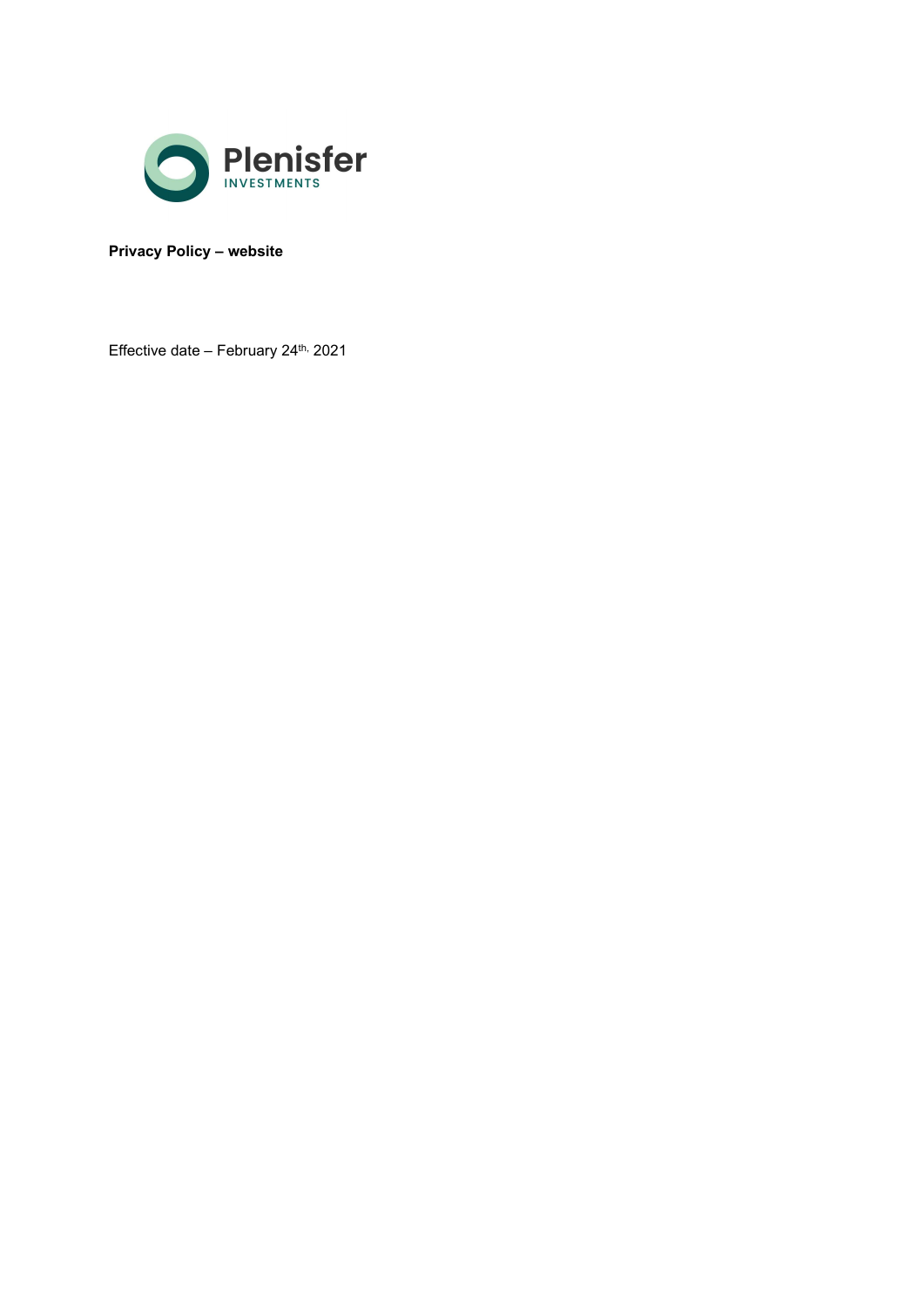

We are providing this information not only to comply with legal data protection obligations established in Regulation (EU) 2016/679 or "Regulation", but also because we believe that protecting personal data is a fundamental value of our company activities, and we want to provide you with all information you could need to protect your privacy and control the use made of your data when you navigate our website. According to article 13 of the GDPR, therefore, we inform you that:

- 1. DATA CATEGORIES: Plenisfer Investments Sgr S.p.A. will process your personal data such as:
	- Data collected automatically. The computer systems and the applications dedicated to the functioning of this website detect, during their normal functioning, some data (the transmission of which is implicit in the use of Internet communication protocols) potentially associated with identifiable users. The collected data includes the IP addresses and the domain names of the computers used by the users connecting to the site, the addresses in the Uniform Resource Identifier (URI) notation of the requested resources, the time of the request, the method used to submit the request to the server, the file size obtained in response, the numerical code indicating the status of the response given by the server and other parameters concerning the operating system, the browser and the IT environment used by the user. These data are processed, for the time strictly necessary, for the sole purpose of obtaining statistical information on the use of the site and to check its regular operation. The provision of such data is mandatory as it is directly connected to the web browsing experience.
	- Data provided voluntarily by the user. The voluntary and explicit sending of e-mails to the addresses indicated in the different access channels of this site does not imply a request for consent and the possible compilation of specifically prepared forms entail the subsequent acquisition of the address and data of the sender / user, necessary to respond to the requests produced and / or provide the requested service. The voluntary submission by you of e-mails to our e-mail addresses does not require further information or requests for consent. On the contrary, specific summary information can be reported or displayed on the pages of the site prepared for particular services on request (form). The user must therefore explicitly consent to the use of the data reported in these forms in order to send the request.
	- Cookies. The site does use technical / profiling cookies of third parties which may collect user browsing data, whose conferment is optional and takes place through the expression of a free and informed consent. Cookies work in order to analyze the effectiveness of the site and make it easier and more intuitive over time. The data collected through cookies are used to make the browsing experience more enjoyable and more efficient in the future, trying to assess the behavior of users and to change the offer of content according to their behavior. For more information, a special cookie policy is available.
- 2. SOURCE OF PERSONAL DATA: The personal data of which Plenisfer Investments Sgr S.p.A. is in possession are collected directly from the interested.
- 3. DATA CONTROLLER: The data controller is Plenisfer Investments Sgr S.p.A., which can be contacted by e-mail at privacy@plenisfer.com
- 4. PURPOSE OF DATA PROCESSING AND LEGAL BASIS: The data processing of your data has your consent as its legal basis and is carried out for the management of the following purposes: